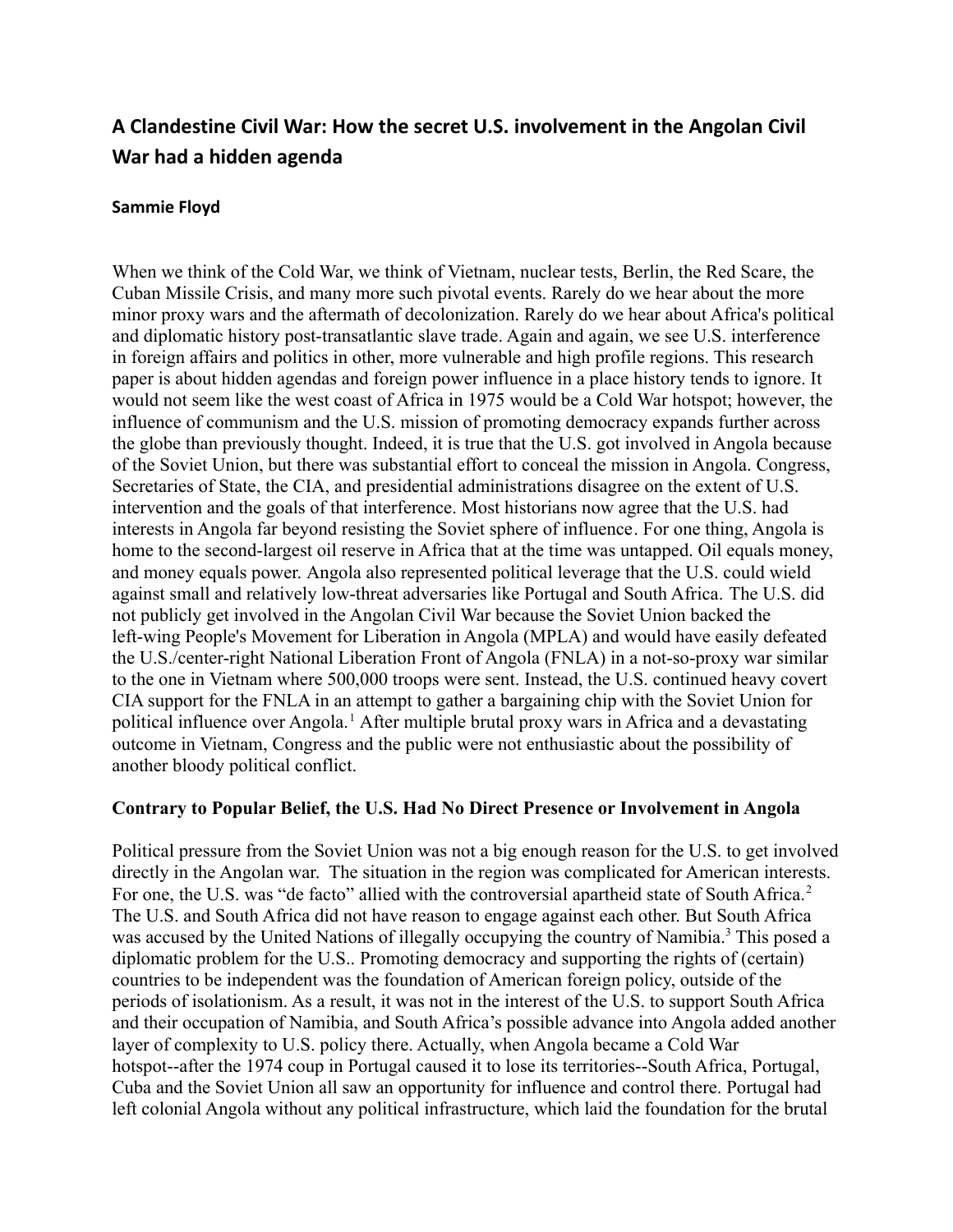war and unrest that would follow. The U.S. Congress and the Ford administration had no interest in directly participating in the dire situation there.<sup>4</sup> With so many countries involved at such a pivotal time in world history, the U.S. made the intelligent decision not to overcomplicate their alliance with UN members. The U.S. understood how ugly it could get, especially if South Africa decided to invade Angola again as it had done when conspiring with Portugal in the past. As a result, the U.S. tried peaceful diplomacy as an exit strategy from conflict in Angola to avoid straining any diplomatic relationships. This policy meant that they would always negotiate over conflicts and retract any current military involvement in an area without stepping on any other countries' toes. In this case, the U.S. removed themselves from the capital where they were lightly supporting the FNLA.

Additionally, it turned out that not everyone in the U.S. government agreed on the military intervention in Angola and the reasons behind it. At the time, President Gerald Ford supported aiding Angola in the name of democracy; however, the Senate decided to prevent U.S. intervention. President Ford argued that "The Senate decision to cut off additional funds for Angola is a deep tragedy for all countries whose security depends upon the United States. Ultimately, it will profoundly affect the security of our country as well."<sup>5</sup> President Ford cited and leveraged a distrust of the Soviets and the fear of communism to make his case. The Senate generally believed that Soviet involvement in Angola was not reason enough--that it didn't pose enough of danger--for the U.S. to get involved or engage directly. President Ford was worried that the lack of intervention would hurt the U.S. in the future, arguing that "responsibilities abandoned today will return as more acute crises tomorrow."<sup>6</sup> The concern about the future liability in Angola and elsewhere must have generated substantial debate in the Senate, maybe even enough to get them to reconsider their decision. Within Washington at the time, there was substantial disagreement about the extent of Soviet intervention as well as the logic behind any potential U.S. involvement.

Finally, historians assert that the CIA sent soldiers to Angola, when in reality they trained FNLA volunteers so they would have a fair chance at winning the war. <sup>7</sup> Since the U.S. had previously given money to Holden Roberto, founder of the FNLA, and the CIA only trained Angolan FNLA soldiers, the U.S., technically, was the least involved in the war. To the public, the U.S. was solely concerned with a possible Soviet threat in Angola, and had no other interests or hidden agenda there.

## **Angola As A Gold Mine**

Angola's location is ideal. It is on the southwest coast of Africa, which means any exports do not need to pass through the Suez Canal to get to Europe. The Suez Canal controls 13% of global trade, and most of the oil supplied to Great Britain and Europe passes through there, coming originally from the Middle East. A steady supply of oil and uranium that avoids the Suez Canal only makes that export more independent and strategic if something goes wrong in the Suez Canal. Angola's strategic location also allows for more discreet trade, particularly of arms. The Suez Canal is monitored closely, which makes sense considering the investment in the canal and the impact the canal has on world trade. In the 1970s, the Suez Canal was controlled by Egypt with the constant threat of invasion by Israel. In preparation for the Cold War to turn hot, France, Great Britain, and the U.S. wanted oil and uranium for the Cold War, arms initiatives and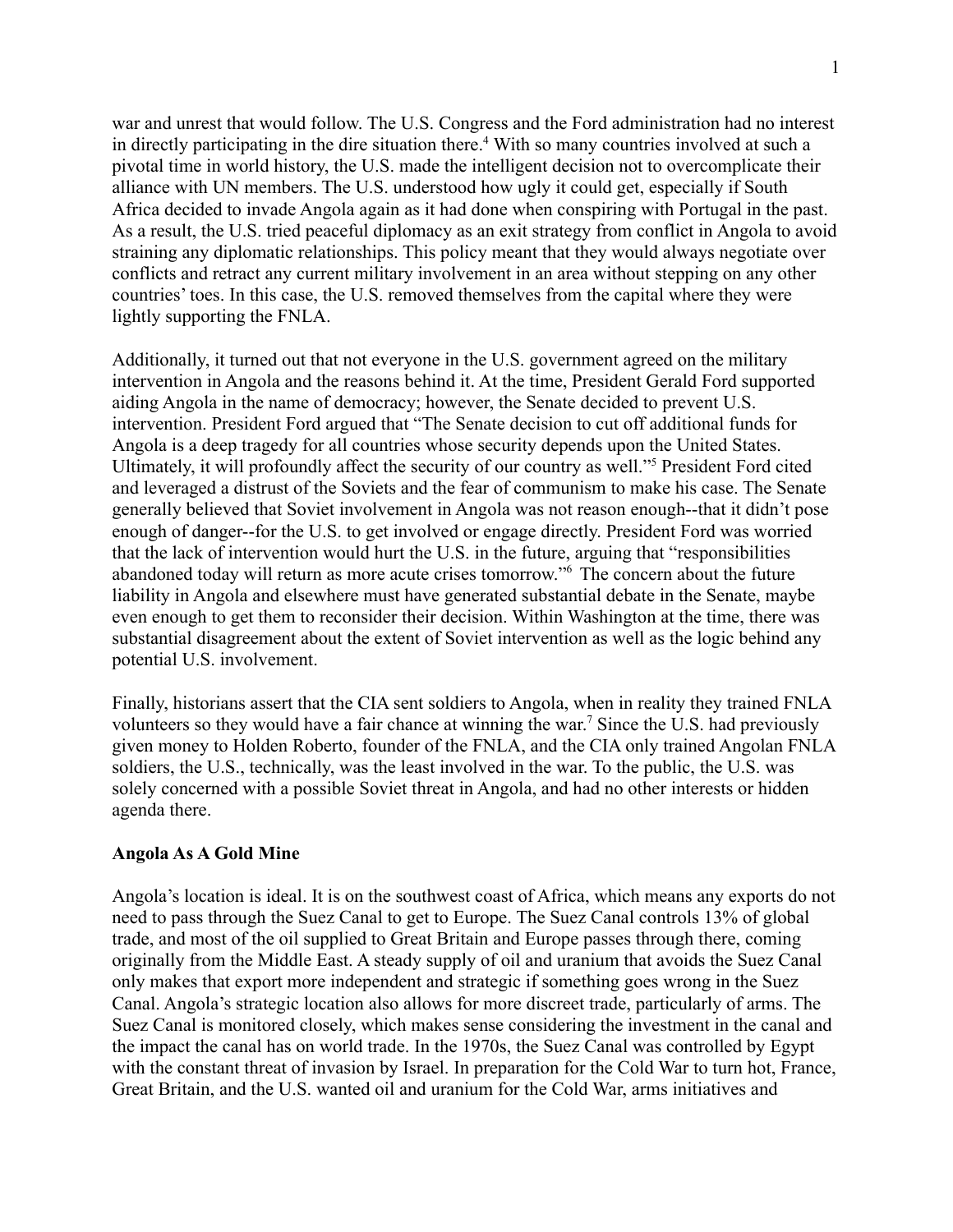infrastructure. To avoid direct conflict and war between the U.S. and the Soviet Union, Angola, an unstable, resource-rich country, was the perfect battleground. Angola was just one of the African countries used as a proxy war and pawn between the never-ending conflict between the U.S. and the Soviet Union, capitalism vs. communism, and a fight over power and influence.

The economic potential of Angola was an opportunity both the U.S. and the Soviet Union sought to exploit.<sup>8</sup> Both countries wanted to expand their political influence and allies worldwide, especially in relatively uncharted territory. At the same time, the interest in newly liberated resource-rich African countries had very little to do with the people living there. A history of exploitation and oppression was not going to change overnight. African people themselves were just pawns in the real world Cold War game. The interests of foreign powers were wide-ranging in Angola, from political to economic. The intersectional aspects of the Angolan Civil War show just how complicated the goals, interests and motivations from different countries led to a brutal conflict with little regard to the people who called Angola home.

Oil is critical to any economy in the modern era, and access to and control of it has been a cornerstone of foreign policy, starting with the internal combustion engine in the 1860s and then with clean fuel for homes beginning in the 1920s. Oil is a world currency that all countries depend on. Countries like the U.S., Saudi Arabia, and Iran all compete for the number one spot in the global oil economy. Recoverable oil is found in many places of the world, and those reserves are precious. Angola was home to the second-largest untapped oil reserves in Africa. Added to this is the fact that Africa as a continent has a long history of colonialism and exploitation and a more recent experience of decolonization, in which a "national liberation movement [developed] throughout the length and breadth of Africa."<sup>9</sup> While African nations felt it was their turn for freedom, the U.S., Great Britain, Portugal, and France wanted to hold on to the last bit of colonial and exploitative power they had. Not only were African oil reserves some of the last untapped and exploitable natural resources, but they were also the last to be "industrialized" to eurocentric standards.

Africa's veins run with oil, gold, salt, natural gas, uranium, and diamonds, to name a few key commodoties.<sup>10</sup> For materialistic, industrialized, and militaristic countries like the Soviet Union and the U.S., uranium, oil, and natural gas were enormously valuable and strategic prizes worth fighting for in Angola. In 1973 the Organization of the Petroleum Exporting Countries (OPEC) quadrupled the price of Middle Eastern oil, making Angola's reserves much more valuable in 1974. Conveniently, around the time the U.S. started to secretly become heavily involved with them. The U.S. saw tremendous potential benefits in exploring Angola's oil and uranium resources, which made the Soviet presence in Angola an almost perfect cover for American resource exploitation and foreign policy interests.

Oil is a nonrenewable energy with an enormous impact on our society. It comes from deep within the earth taking millions of years to form. Eventually, the oil deposits will run out. Scientists in 2020 predict the U.S. only has approximately seventy years left of oil if extracted at the current rate. The oil economy and its energy until very recently powered everything - only recently have other energy sources started to reduce our dependence on oil. Oil is necessary for all forms of transportation thus necessary for trade. When looking at economic statistics over the years, the data can predict when there would be a recession based on gas prices. Higher gas prices have a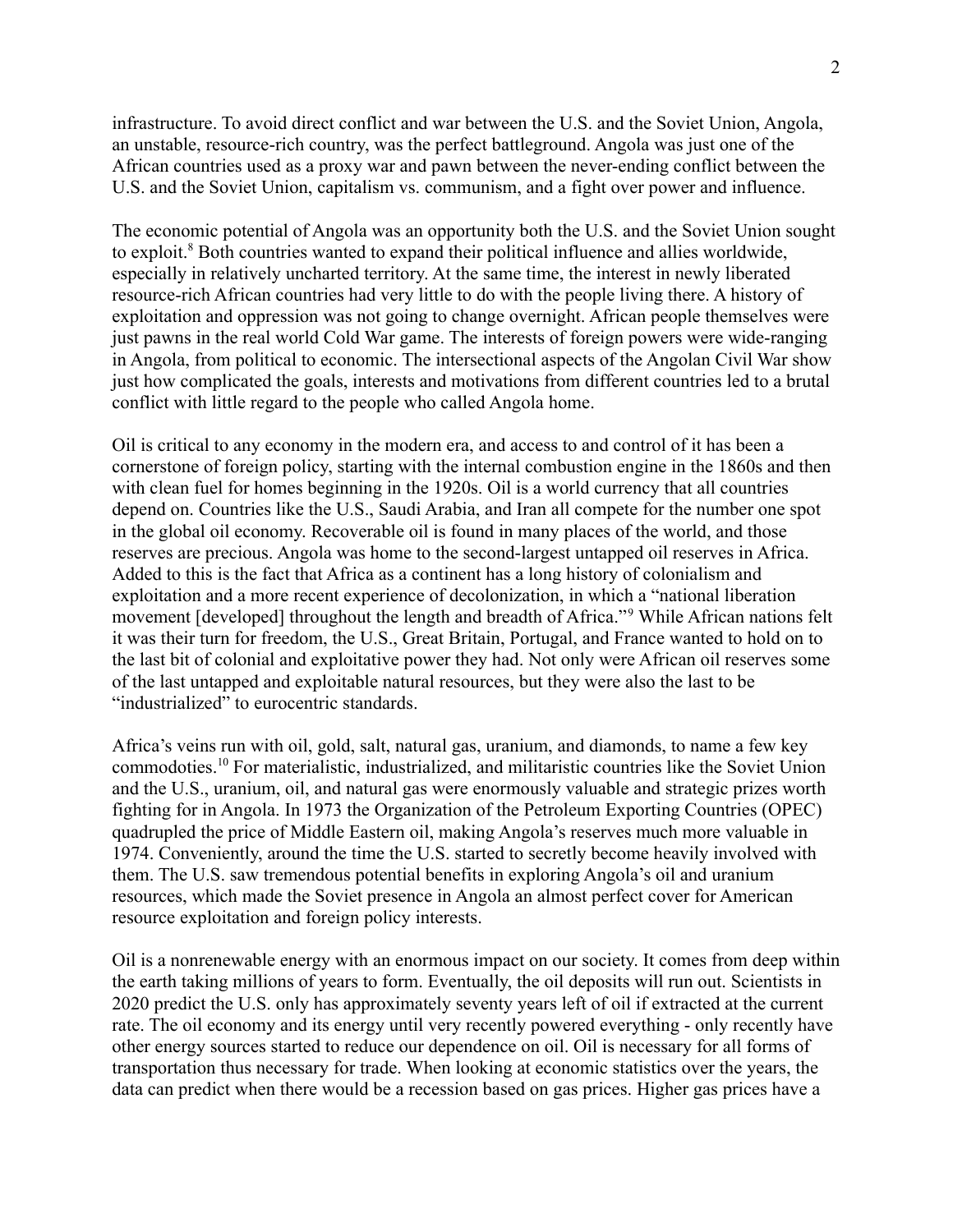cooling effect on the economy as everything costs relatively more to produce and transport.

The role uranium reserves play, however, is more political than economic. While uranium is relatively common, dense composites with enough uranium concentration to make mining it a good economic investment are rare. Purifying and preparing uranium for weapons takes time, but once a country has the ability to enrich uranium they are halfway to a nuclear weapon. This is what worried the U.S. as post-Cold-War South Africa and Portugal were both beginning the search for uranium. News of developing nuclear programs around the world was catching the attention of many policy experts.<sup>11</sup> As an apartheid state with an authoritarian regime, South Africa was already a problem. Such a regime with nuclear capability was an even greater potential threat.

# **Angola is a Cold War Crown Jewel**

The decision for the U.S. to enter the Angolan war was not a public one. Indeed, "as far as the public and most of Congress was concerned — [it was] a secret war run by the CIA."<sup>13</sup> Back in the early 1960s, it was reported that the U.S. was minimally supporting Holden Roberto, leader of the FNLA. It was Ford's administration (1974-1977) that decided to increase funds and support. This was not the first time the CIA has invested money into Africa, most notably in Zaire in the 1960s. The CIA policy had been to invest in anyone fighting against the Soviet Union.<sup>14</sup> But the Soviet Union did not have a substantial military presence in Angola or elsewhere in Africa. There was a related concern at the center of this decision: the number of relatively unstable governments resulting from decolonization concerned the U.S., and threatened its ability to impose and spread democracy. There was a fear during the Cold War that communism could take hold in places like Africa and threaten American values.

For all the reasons discussed above, Angola was seen by the Ford administration as a source of political leverage against the Soviet Union and South Africa in the 1970s. It turns out that Portugal was another important factor as well. It was the first country to recognize the United States after the American Revolution, and was thus one of its oldest allies. <sup>12</sup> Even today, the U.S. has a very productive relationship with Portugal and bilateral trade policies.

It was the legacy of Portugal's connection with Angola that played the biggest part in the calculus of American involvement in Angola. Portuguese politics always carried over into its colonies, including Angola, from the earliest days of imperialism. By the time of the 20th century, ideologies originating in Europe spread quickly around the colonial world. Of particular concern, of course, was communism. Starting in 1949, there was a rise in communist activity in Angola as the Portuguese Communist Party (PCP) became more high profile.<sup>15</sup> The fear was that communism would spread to other African countries like wildfire. This was just one reason why Angola was a perfect storm for a proxy war. Not only was the U.S. getting involved in Angola, so was the Soviet Union, Cuba, Portugal, South Africa, China, and Zaire, not to mention the domestic sides FNLA, MPLA, and UNITA. All of these foreign and domestic groups were fighting for the political and economic power that came with control over Angola.<sup>16</sup> More specifically, Angola was a gateway into Southern Africa, a more diplomatically isolated area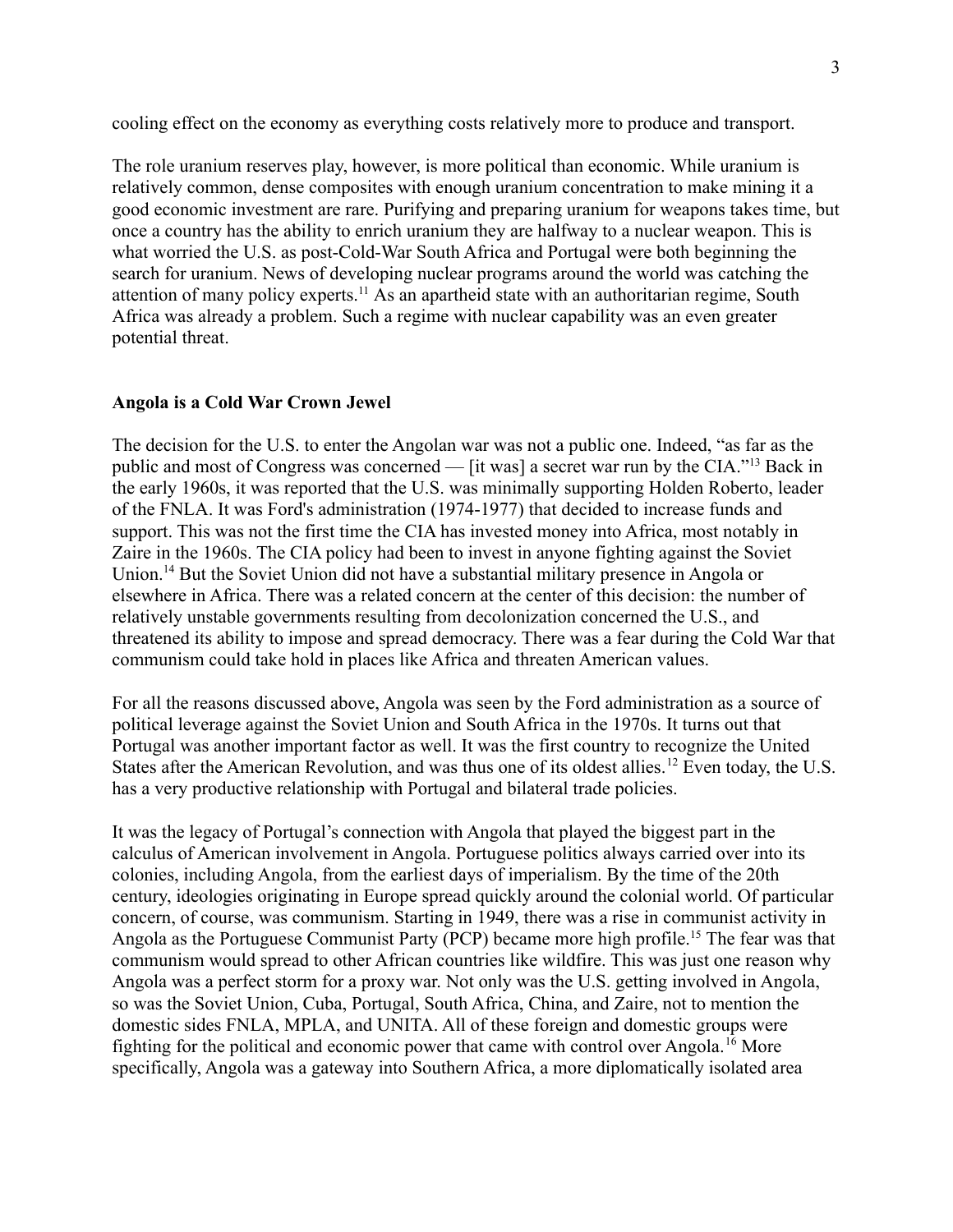which also has one of the biggest oil reserves in Africa, and a seemingly endless supply of untapped natural resources that could be used to produce nuclear weapons.

For their part, the USSR was reportedly willing to go to great lengths to support an MPLA victory, despite saying their support would not interfere with the new U.S.-brokered policy of détente.<sup>17</sup> The Soviet Union's actions seemed to show complete disregard for their communist agenda as they did not seem to care about the political ideology of the MPLA. Instead, they pushed the agenda that their role in Angola was as a legitimate world power in a post-war period. At this time they were unresponsive to the U.S. appeals to bring about détente, or a thaw in the Cold War, complicating relations between the two.<sup>18</sup> As hostilities between the superpowers were arguably coming to an end in the mid 1970s, the Soviet Union needed to demonstrate they were still powerful and wanted to signal that they were not surrendering to the West. Angola was the perfect place to give a last little push for a Soviet victory. However, this Soviet involvement in Angola did not come until 1975, when Portugal's government was beginning to waver.<sup>19</sup>

U.S. involvement in Angola predates significant Soviet presence suggesting that the U. S. had other goals for Angola besides preventing communism; they had strategic objectives like oil and trade. While the U.S. had already been sending aid to the FNLA, the Ford administration suddenly increased the budget in 1975 by \$300,000 (which is about \$1.5m in today's dollars), two months before the Soviet Union started sending war materials and money to Angola.<sup>20</sup> Publicly, the Ford administration used the Soviet build-up to justify sending aid to Angola; however, internally, officials were questioning the seemingly premature clandestine aid to Angola because the Soviet build-up was a response to the U.S., not the other way around. This is clear evidence that the U.S. had other strategic objectives in Angola other than the Soviet activity. CIA operations in Angola predate significant Soviet influence, which means there must have been some other diplomatic, political or economic reason for the United States to pursue their hidden agenda.

There was another complication in this story: in 1972, the Nixon Administration had signed a détente agreement with the Soviet Union, agreeing not to raise tensions anywhere in the world. Only a few years later, the Soviet activity in Angola caused journalists to raise an eyebrow as to whether or not the agreement was still being upheld. The Ford administration held the view that they were upholding the détente agreement, as President Ford reported that, "Secretary Kissinger and I have spoken out very strongly against the Soviet activity in Angola, and I reaffirm it today."<sup>21</sup> However, it should also be noted that Kissinger exposed CIA activity in Angola to the public as well.<sup>22</sup> This effectively exposed a hidden agenda, and that the agreement to détente could have just been for a public show. The way in which both the President and Secretary of State knew the true intentions in Angola but also exposed the CIA shows how they were effectively able to shift blame for involvement away from the government and on to the CIA, which is somewhat detached from the government as they deal with international affairs. Kissinger's expose made it possible for the public to still think there was minimal U.S. involvement in Angola.

In November of 1975, the coup in Portugal shifted politics dramatically. The new government failed miserably at handling the internal economy and managing multiple territories at once. The territory of Angola was a major casualty of their incompetence. The decision to grant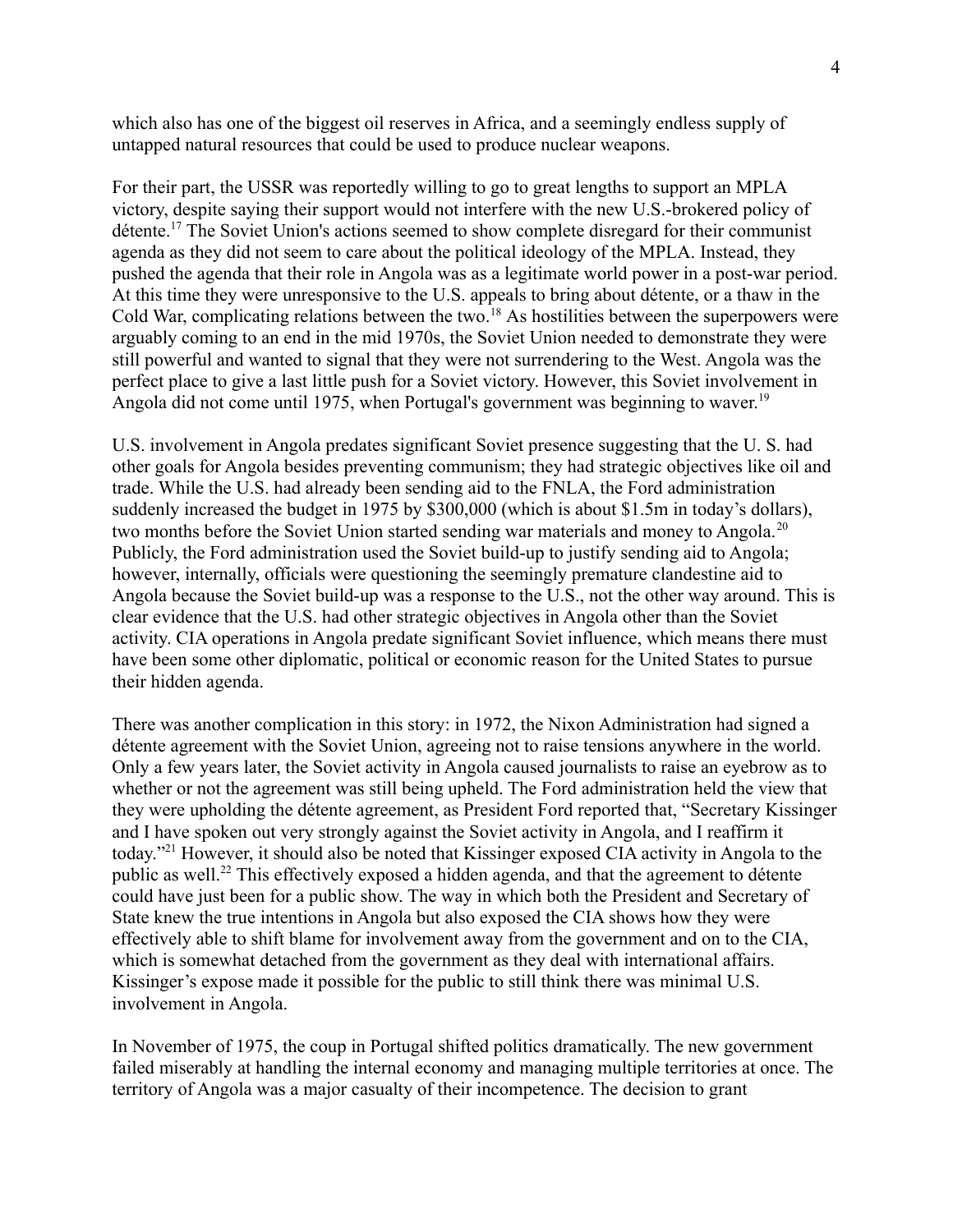independence to Angola, on the one hand, made it seem as though Portugal was playing its part in decolonization and appealing to its semi-fractured alliance with the U.S. But in reality, it would have been in Portugal's best interest to keep Angola. Instead, they set it up for a picture-perfect proxy war by not appointing a new government out of FNLA, MPLA, and UNITA<sup>23</sup> Once Portugal pulled out its troops, the guerrilla wars continued over control of the capital and the countryside. South Africa's apartheid government sent aid to the FNLA which were not socialist, their exegence entirely political and certainly hypocritical considering its own government system, and China and Cuba came to the financial and military aid of the MPLA and sent troops.<sup>24</sup> Since so many U.S. adversaries were involved, the economic and political power that came with Angola was at risk of falling into multiple enemy hands, contributing to the idea that there were more than just diplomatic or economic U.S. interests in Angola. In reality, it was a collection of interests — both political and economic — and the historical pattern of proxy wars that led to the civil war, and ultimately the United States' involvement.

#### **Coda: the legacy of Angola**

The war in Angola is essential to understand because it sheds light on the capitalist motives behind proxy wars and their aftermath. Here in the U.S., we often employ terms "developed" and "developing" nations. Most countries in the West are the "developed" countries, and large regions in Africa, South America, and Southeast Asia are framed as the "developing" nations. The U.S. has a habit of interfering in developing nations, collapsing their stable governments and imposing their own ideas of what these countries should look like. While Angola may seem like a "developing" nation by many standards, what we forget is that not every government wants to lead with a eurocentric vision. A "developing" nation can be one that has been simply ravaged by a "developed" one, and does not need the participation of the West in order to operate.

While the Cold War is covered in the chapters of history books, the collapse of the Soviet Union left a vacuum for a new idealistic powerhouse to take its place. China is the new Soviet Union. In our imminent power struggle with China, it should be interesting to see if history repeats itself in patterns of U.S. intervention and diplomacy. Will the U.S. take any lessons from its history with places like Angola? Similar to the fighting in Angola, guerilla fighting seems to be on the rise, as we see it with ISIS, Al-Qaeda, extremists in Somalia and many other cases. It seems the civilian collateral damage will be something the international community will have to grapple with as battlegrounds are creating more and more refugees, and leaving states hollowed out by today's proxy wars.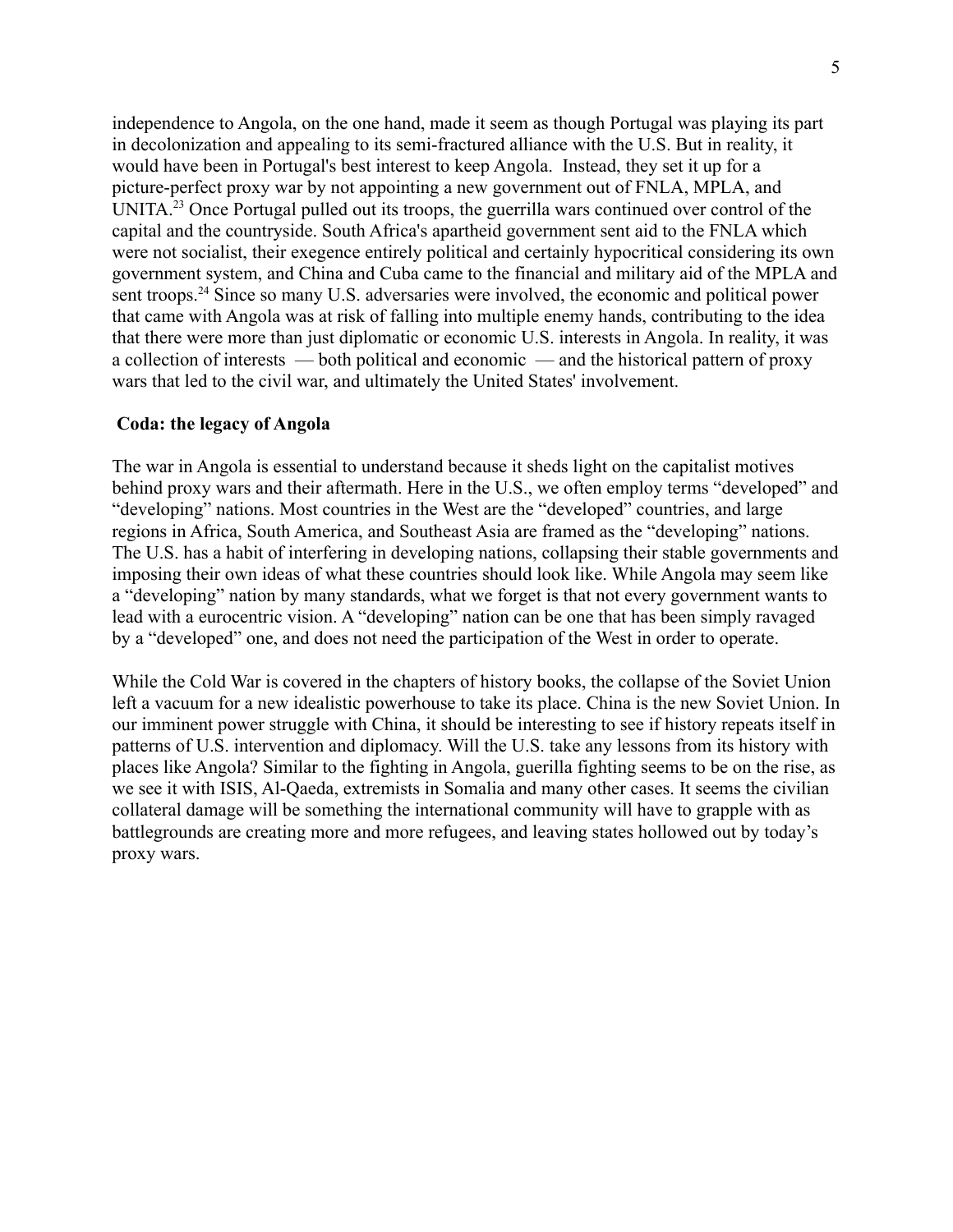#### Endnotes

1. John Marcum. "Lessons From Angola," *Foreign Affairs* 54, no. 3 (April 1976), p. 410.

2. Henry Kissinger, "CIA's Secret War in Angola" *Intelligence Report* 1, no. 1(1975), p.

1.

3. General CIA Records, "Infiltration of Communist Agents Into Portugal" (April 1949), p. 8.

4. Ibid., 9.

5. Gerald R. Ford, Remarks on Senate Action To Prohibit United States Assistance to Angola, Washington, DC, December 19, 1975.

6. Ibid.

7. Seymour Hersh, "Early Angola Aid by U.S. Reported," General CIA Records, (December 1975), p. 1.

8. T. B. Mukherjee, "Africa in World Affairs," *The Indian Journal of Political Science* 22, no. 4 (1961), p. 362.

9. W. R. Moore, ''What Magic in the Belgian Congo," *National Geographic Magazine* 10 (1952), p. 321.

10. Mukherjee, "AFRICA IN WORLD AFFAIRS," p. 364.

11. Ibid.

12. Bureau of European and Eurasian Affairs, "U.S. Relations With Portugal," *U.S. Department of State* (2020).

13. Kissinger, "CIA's Secret War," p. 2.

14. Ibid.

15. "Infiltration of Communist Agents Into Portugal," p. 1.

16. Kissinger, "CIA's Secret War," p. 1.

17. Brent Scowcroft "CIA Assessment -- Future of Soviet Commitment in Angola," (1975) p. 1.

18. Scowcroft, "CIA Assessment," p. 2.; "Infiltration of Communist Agents Into Portugal," p. 1.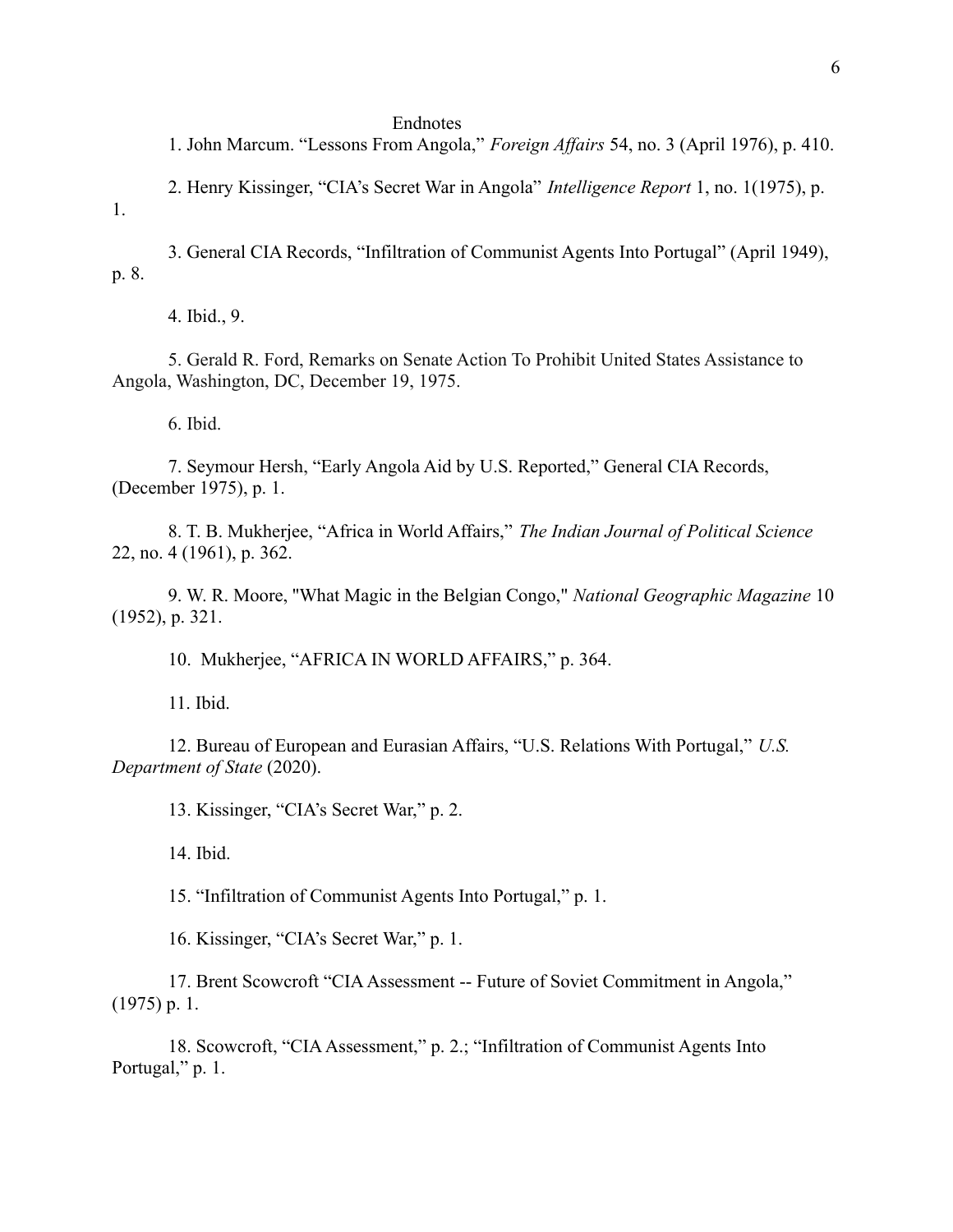19. Hersh, "Early Angola Aid," p. 1.

20. Gerald R. Ford, Remarks and a Question-and-Answer Session With Reporters, Washington, DC, December 31, 1975.

21. Hersh, "Early Angola Aid," p. 1.

22. Kissinger, "CIA's Secret War," p. 4.

23. Hersh, "Early Angola Aid," p. 1.; Ray Caldwell, State Department "Portugal: The Economic Impact of Losing Angola, Mozambique, and Portuguese Guinea", General CIA Records (September 1974), p. 3.

24. Kissinger, "CIA's Secret War," p. 1.